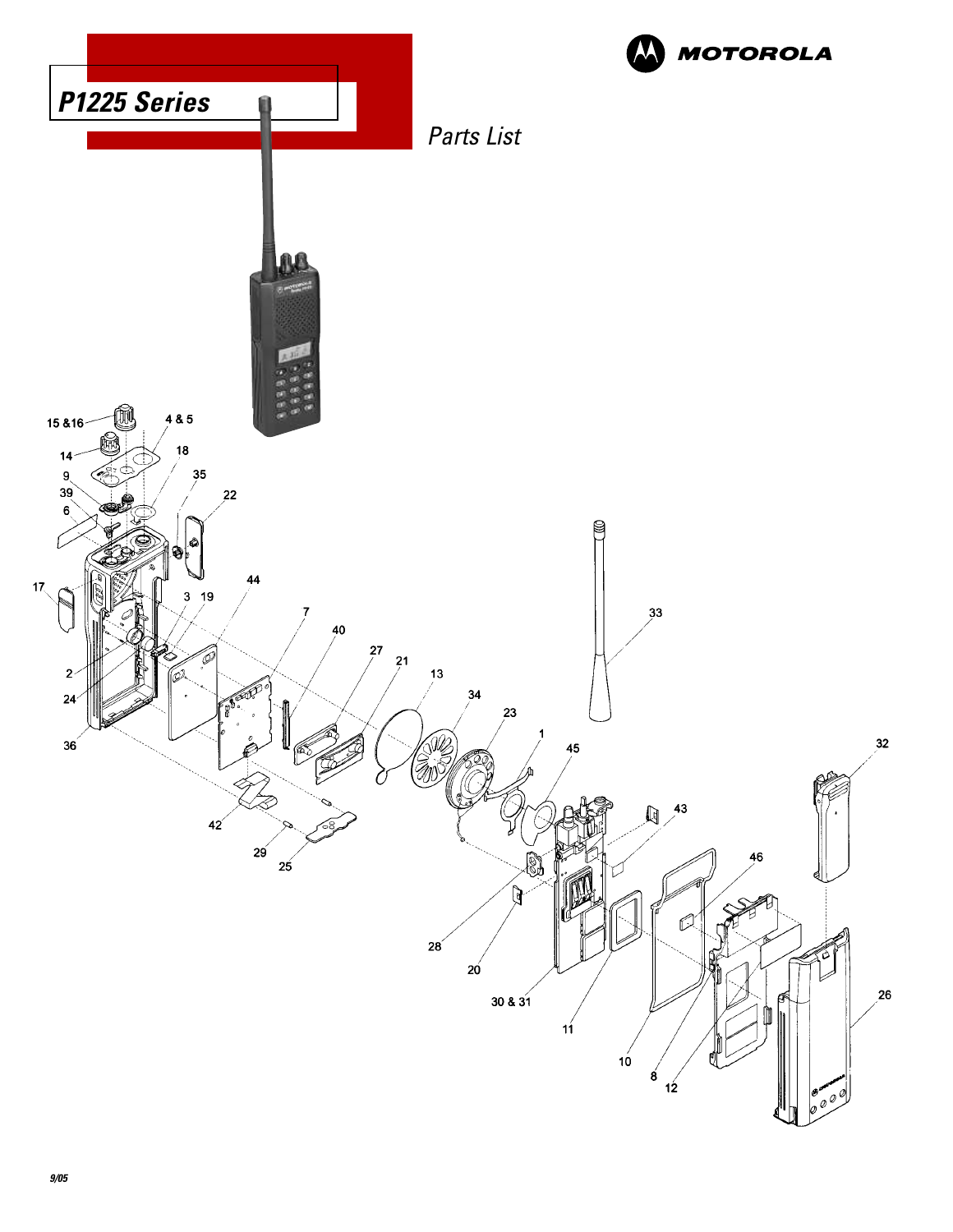

**P1225 Series** 

## Parts List

REF.

| NEF. |            |                                  |
|------|------------|----------------------------------|
| NO.  | PART NO.   | <b>DESCRIPTION</b>               |
| 1    | 0705470V01 | Retainer, speaker                |
| 2    | 0780665E01 | Boot, microphone                 |
| 3    | 0780693E01 | Connector, support, microphone   |
| 4    | 1380668E03 | Escutcheon, 2-channel            |
| 5    | 1380668E04 | Escutcheon, 16-channel           |
| 6    | 1380670E01 | Escutcheon, nameplate            |
| 7    |            | Option Board Kit - not available |
| 8    | 2780675E03 | Chassis                          |
| 9    | 3280466U01 | Seal, control top                |
| 10   | 3280677E01 | Seal, "O" ring                   |
| 11   | 3280678E01 | Gasket, battery interface        |
| 12   |            | Label, FCC - not available       |
| 13   | 3580413U01 | Felt, speaker                    |
| 14   | 3680461U01 | Knob, volume                     |
| 15   | 3680584B01 | Knob, freq., 2-channel           |
| 16   | 3680584B05 | Knob, freq., 16-channel          |
| 17   | 3880679E01 | Dust Cap                         |
| 18   | 3980458U01 | Contact, rf ground               |
| 19   | 3980682E02 | Contact, microphone              |
| 20   | 4280456U01 | Clip, chassis; 2 required        |
| 21   | 4280490U01 | Retainer, keypad                 |
|      |            |                                  |

| REF. |            |                                   |  |
|------|------------|-----------------------------------|--|
| NO.  | PART NO.   | <b>DESCRIPTION</b>                |  |
| 22   | 4580683E01 | Lever, PTT                        |  |
| 23   | 5080468U02 | Speaker                           |  |
| 24   | 5080455U01 | Microphone                        |  |
| 25   | 5580462U01 | Latch, battery                    |  |
| 26   |            | Battery Pack, NiCad               |  |
| 27   | 7580686E01 | Keypad                            |  |
| 28   | 0780552U02 | Plate, jack support               |  |
| 29   | 4105944K01 | Spring, battery latch; 2 used     |  |
| 30   |            | Board, UHF - not available        |  |
| 31   |            | Board, VHF - not available        |  |
| 33   |            | Antenna, standard - not available |  |
| 34   | 3502018X01 | Disk, speaker                     |  |
| 35   | 3880469U01 | Button, PTT                       |  |
| 36   | 1580671E05 | Housing, basic                    |  |
| 39   | 6180464U01 | Light Pipe                        |  |
| 40   | 4280664U01 | Support, DTMF                     |  |
| 42   | 3080512U05 | Cable, flex                       |  |
| 43   | 1480616U02 | Pad, thermal, heatsink            |  |
| 44   | 7580539U01 | Keypad (for option board)         |  |
| 45   | 7580506C02 | Pad, speaker                      |  |
| 46   | 7580581V01 | Pad, xtal                         |  |

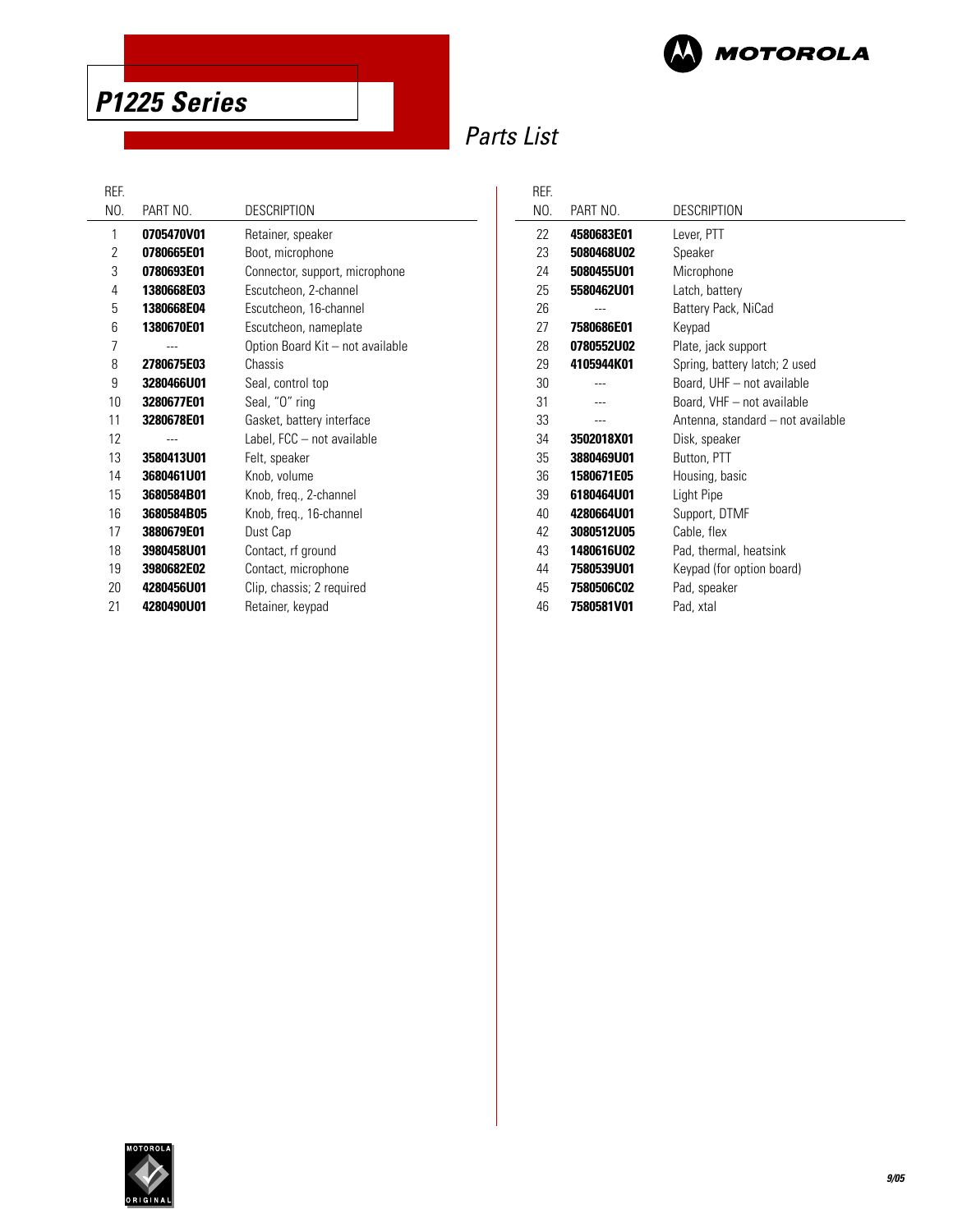



Parts List

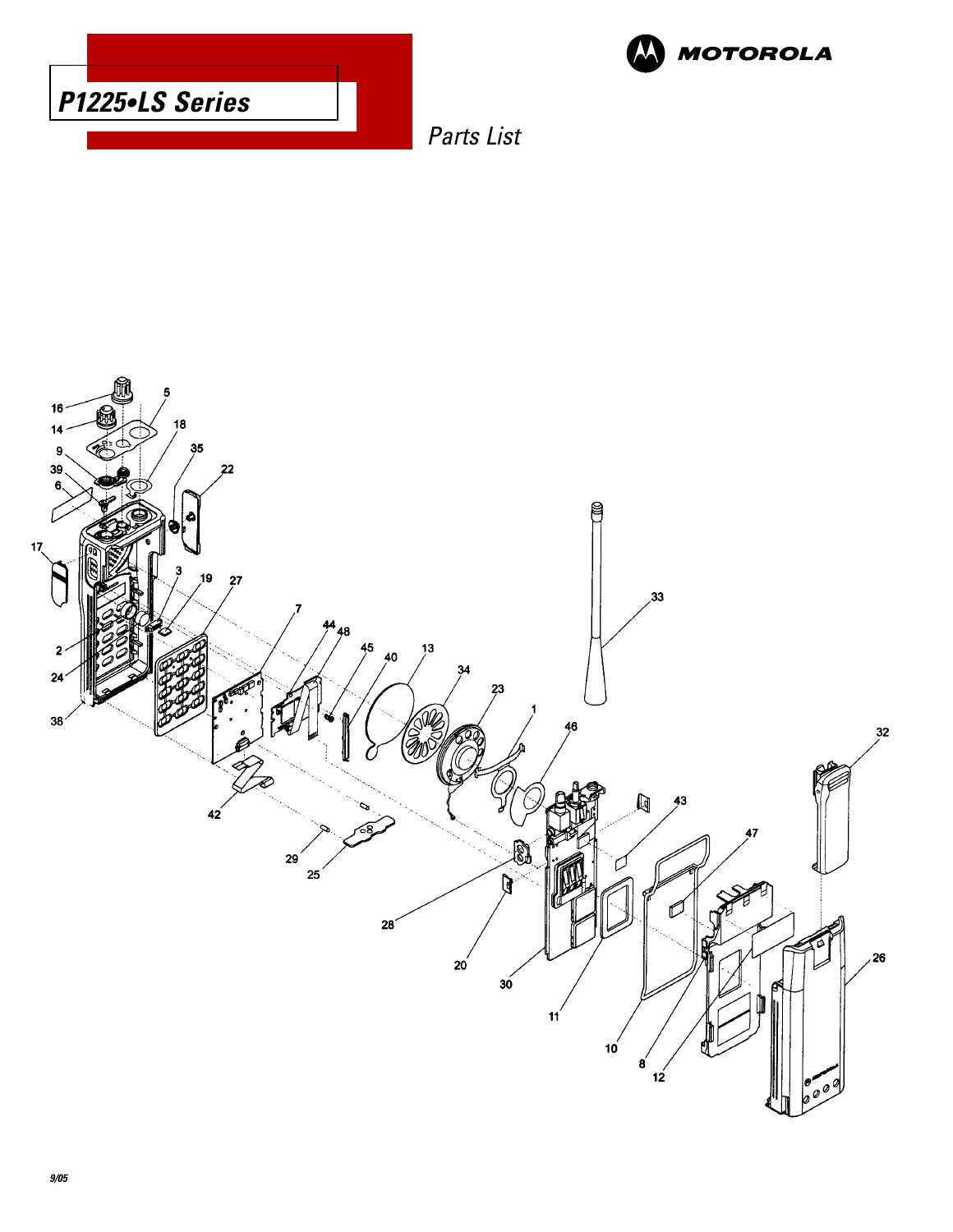



## Parts List

REF.

| NO. | PART NO.        | <b>DESCRIPTION</b>             |
|-----|-----------------|--------------------------------|
| 1   | 0705470V01      | Retainer, speaker              |
| 2   | 0780665E01      | Boot, microphone               |
| 3   | 0780693E01      | Connector, support, microphone |
| 5   | 1380668E05      | Escutcheon, control top        |
| 6   | 1380670E02      | Escutcheon, nameplate          |
| 7   | <b>HLN3065B</b> | Board, DTMF board              |
| 8   | 2780675E03      | Chassis                        |
| 9   | 3280466U01      | Seal, control top              |
| 10  | 3280677E01      | Seal, O-ring                   |
| 11  | 3280678E01      | Gasket, battery interface      |
| 12  |                 | Label, FCC                     |
| 13  | 3580413U01      | Felt, speaker                  |
| 14  | 3680461U01      | Knob, volume                   |
| 16  | 3680528V01      | Knob, freq.                    |
| 17  | 3880484V01      | Dust Cap                       |
| 18  | 3980458U01      | Contact, rf ground             |
| 19  | 3980682E02      | Contact, microphone            |
| 20  | 4280456U01      | Clip, chassis; 2 used          |
| 22  | 4580683E01      | Lever, PTT                     |
| 23  | 5080468U02      | Speaker                        |
| 24  | 5080455U01      | Microphone                     |
| 25  | 5580462U01      | Latch, battery                 |
|     |                 |                                |

| REF. |                 |                                   |
|------|-----------------|-----------------------------------|
| NO.  | PART NO.        | DESCRIPTION                       |
| 26   | <b>HNN9049A</b> | Battery Pack, NiCad               |
| 27   | 7580498V01      | Keypad                            |
| 28   | 0780485V01      | Plate, jack support               |
| 29   | 4105944K01      | Spring, battery latch; 2 required |
| 30   |                 | Board, UHF - not available        |
| 33   |                 | Antenna, standard - not available |
| 34   | 3502018X01      | DISK, speaker                     |
| 35   | 3880469U01      | Button, PTT                       |
| 38   | 0180420V03      | Housing/Lens Assy.                |
| 39   | 6180464U01      | Light Pipe                        |
| 40   | 4280664U01      | Spport, DTMF                      |
| 42   | 3080512U02      | Cable, flex                       |
| 43   | 1480616U02      | Pad, thermal, heatsink            |
| 44   | 0180433V01      | Board, display                    |
| 45   | 0380652V01      | Screw, 2.2 x 6mm                  |
| 46   | 7580506C02      | Pad, speaker                      |
| 47   | 7580581V01      | Pad, xtal                         |
| 48   | 3080512U02      | Cable, flex                       |
|      |                 |                                   |

**NON-REFERENCED ITEMS**

**3980671U01** Pad, conductor

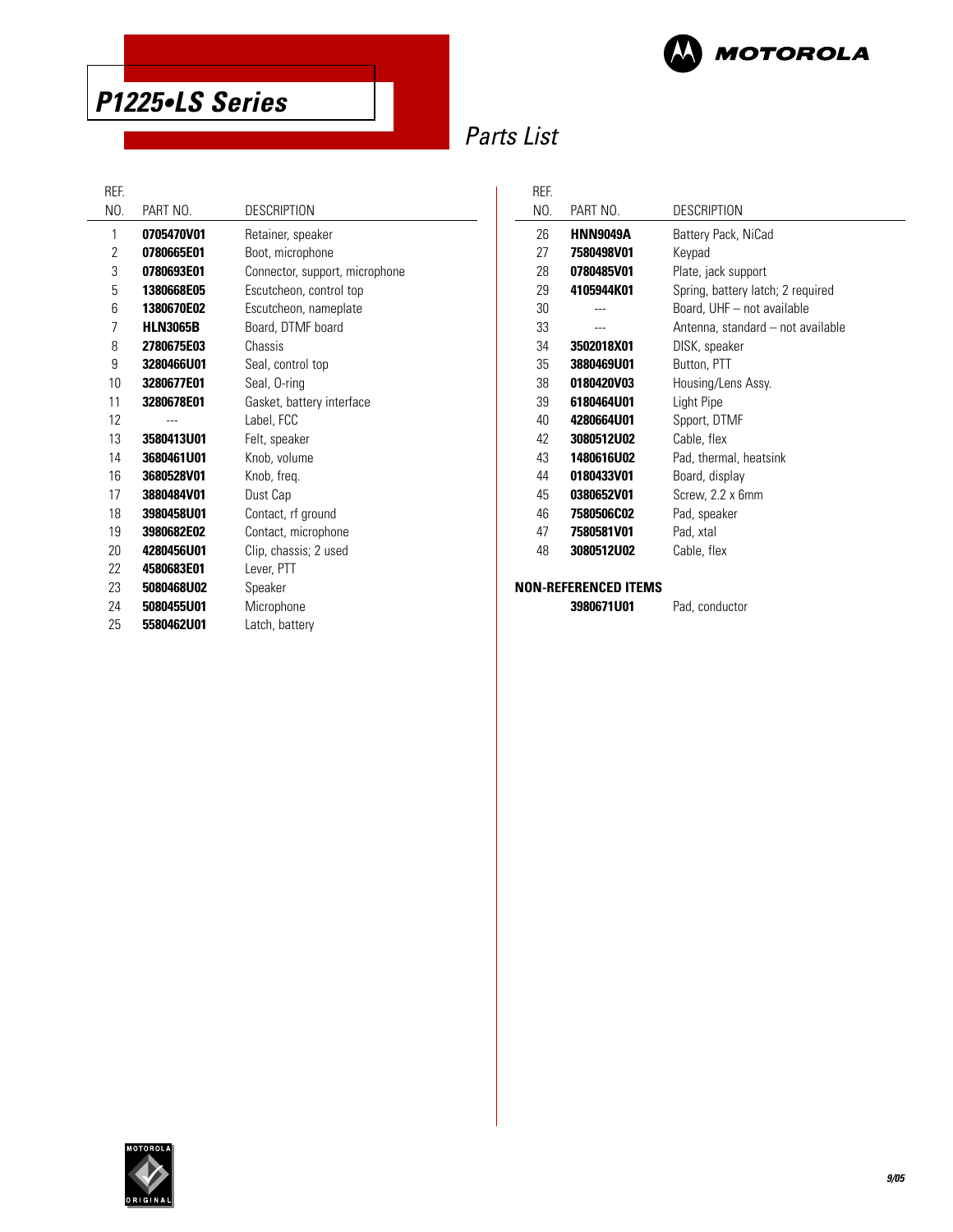



## **Chargers**

Single unit chargers are available in either desktop or compact styles for small system users. Multiple unit chargers can be wall or rack mounted and are ideal for multi-shift operations. All chargers are specifically designed to meet the requirements of batteries manufactured by Motorola.

### **Single Unit Chargers, Rapid Rate**



**HTN9042A** Single Unit Intellicharger, 110V, (90 minute charge time for NiCd batteries)

**HTN9043A** Single Unit Intellicharger, 220V, European plug (90 minute charge time for NiCd batteries)

**HTN9044A** Single Unit Intellicharger, 240V, UK plug (90 minute charge time for NiCd batteries)

## **Single Unit Chargers, Standard Rate**

**HTN9702A** 110V, 10 hour Standard Rate Charger

**HTN9804A** Single Unit Standard Charger, 220V, European plug

**HTN9805A** Single Unit Standard Charger, 240V,

UK plug



HTN9702A

**HLN9405B** Six-Unit Charger Conversion Kit, 120V **HLN9406A** Six-Unit Charger Conversion Kit, 220V

**HLN9407A** Six-Unit Charger Conversion Kit, 240V

### **Wall Mount Brackets**

**HLN9293A** Wall Mount Bracket. For 90-Minute Multi-Unit Charger **HLN9944A** Wall Mount Bracket for Multi-Unit Chargers

## **Chargers**

### **Multiple Unit Charger (MUC)**

Multi-unit chargers offer six pockets that can be used to rapid charge 1 to 6 batteries simultaneously. The batteries can be charged with the radios or separately. Ideal for multi-shift operations.

**HTN9748C** 120V, 6-unit, 1 Hour Rapid Rate Charger (NiCd only)

**HTN9811C** 220V, 6-unit, 1 Hour Rapid Rate Charger, European plug (NiCd only)

**HTN9812C** 240V, 6-unit, 1 Hour Rapid Rate Charger, United Kingdom plug

**HTN9060A** 110V, 6-unit, 1 Hour Rapid Rate Charger (NiCd only)

**HTN9061A** 220V, 6-unit, 90 Minute Rapid Rate Charger, (NiCd only)

### **Travel Charger**

**RLN4833A** Travel Charger kit includes a cigarette lighter adapter attached to a rapid charger and mounting bracket. Allows radio to be used while it is charging.





### **Travel Charger Mounting Bracket**

**0780384K84** Universal Mounting Bracket for Travel Charger. Includes screws and nylon cord.

### **Travel Charger AC Transformer**

Travel charger AC transformer adapts onto the cigarette lighter adapter cord to allow it to be plugged into an AC wall outlet for indoor use

**2580600E05** Transformer 120V (US) **2580600E06** Transformer 230V (Euro) **2580600E07** Transformer 230V (U.K.)

**2580600E08** Transformer 220V (Argentina)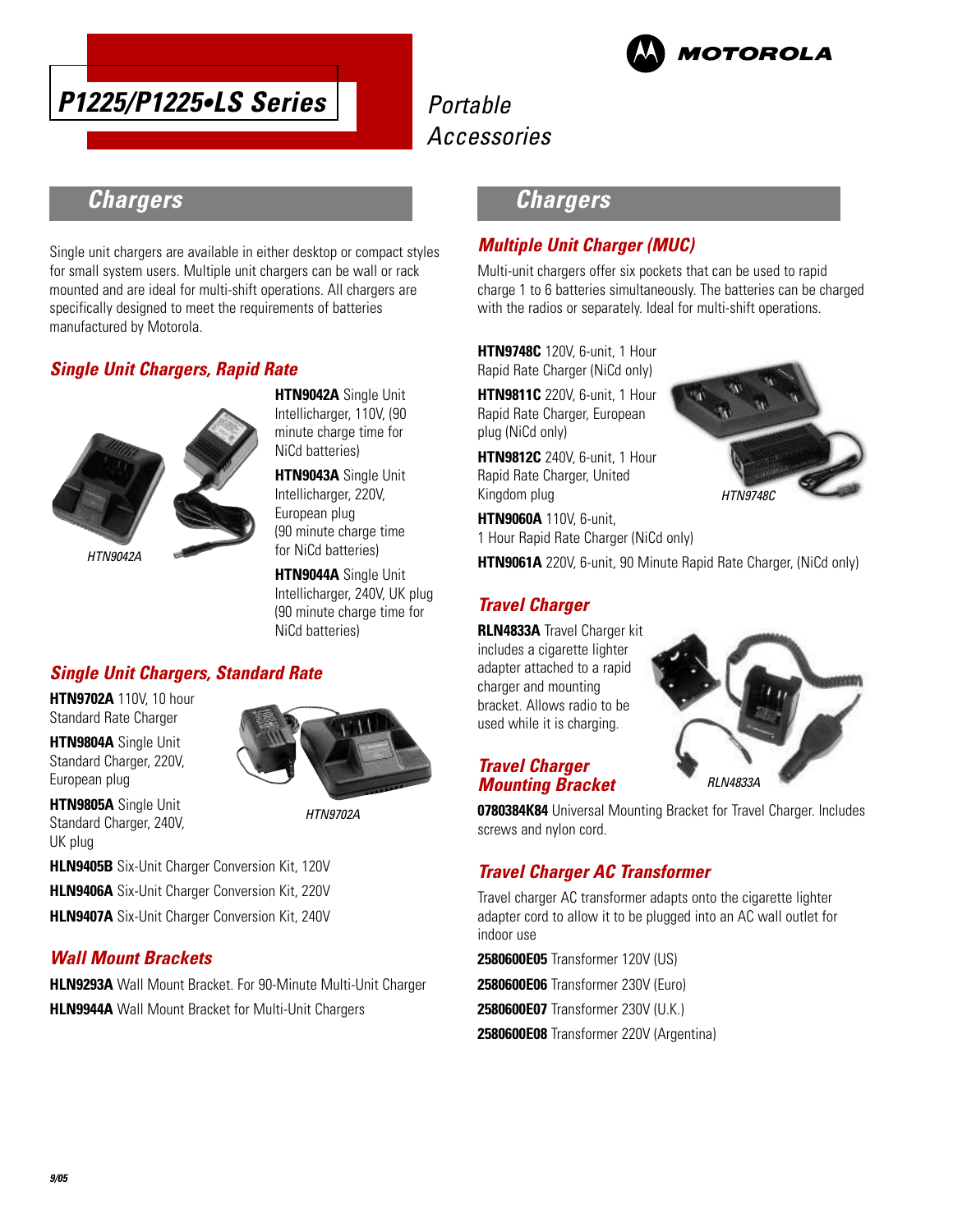

#### Portable Accessories **P1225/P1225•LS Series**

## **Motorola Conditioning Charger (MCC)**

The MCC will help extend battery life and enhance battery operation. It will safely condition and charge your specified nickel cadmium (NiCd) and nickel metal hydride (NiMH) batteries in approximately an hour.



**WPLN4084BR** Motorola Conditioning Charger Kit, 110V AC (includes base unit and 7V adapter)

**WPLN4085BR** Motorola Conditioning Charger Kit, 220V AC (includes base unit and 7V adapter)

#### **WPPN4065BR**

Four-Station Base, 110V (order adapter plates separately)

**WPPN4002BR** Base Charge Unit Only, 110V AC

**WPPN4006AR** Base Charge

Unit Only, 220V AC

**WPPN4020BR** Adapter Plate, 7V

**RLN4814A** Vehicular Mounting Bracket for single unit Motorola Conditioning Charger

WPPN4065BR

### **Vehicular Mounting**

**RLN4814A** Vehicular Mounting Bracket and Hard Wire Cable for Single-Unit MCC. Includes DC Hard Wire Cable 3080384M21.

**3080384M21** DC Hard Wire Cable. For vehicular installation.

**3080384G15** Vehicular Power Adapter Cord

### **Vehicular Charger Bracket**



**HLN9719A** Vehicular Charger Adapter/Bracket, 12V (for use with rapid rate chargers HTN9042, HTN9630, HTN9802 or HTN9803)

### **Battery Maintenance Systemplus (BMSplus)**

#### **Increase the useful life of your batteries.**

Using interchangeable battery adapters (sold separately), the BMSplus is capable of charging and discharging, analyzing, conditioning and cycle test on batteries; tracking battery voltage and capacity (mAh). The BMSplus offers a 3 year warranty. Its easy-touse design supports hundreds of 2-way, cellular, and camcorder batteries with printer port\* (Serial-RS-232C port – uses female 9-pin to male 25-pin cable).



WPI N4079BR

**WPLN4079BR** Six-Station, 110V AC, 50/60 Hz

**WPLN4080BR** Six-Station, 230V AC, 50/60 Hz

**NDN4005B** 3-Station BMSPLUS, 110 Volt AC, 50/60 Hz. Does not support Li-ion or 3-cell batteries.

**NDN4006B** 3-Station BMSPLUS, 230 Volt AC, 50/60 Hz. Does not support Li-ion or 3-cell batteries.

**WPLN4085AR** BMSplus Li-ion Field Upgrade Kit. Upgrades WPLN4079AR, WPLN4080AR, WPLN4081AR

### **BMSplus Adapter**

**CDN6353A** Adapter, 7.5V, 110 mAh, for HNN9049A and HNN9050A batteries



\*Compatible with the STAR Micronics SP200 series printers, available from any STAR Micronics distributor, and other printers with STAR emulation.

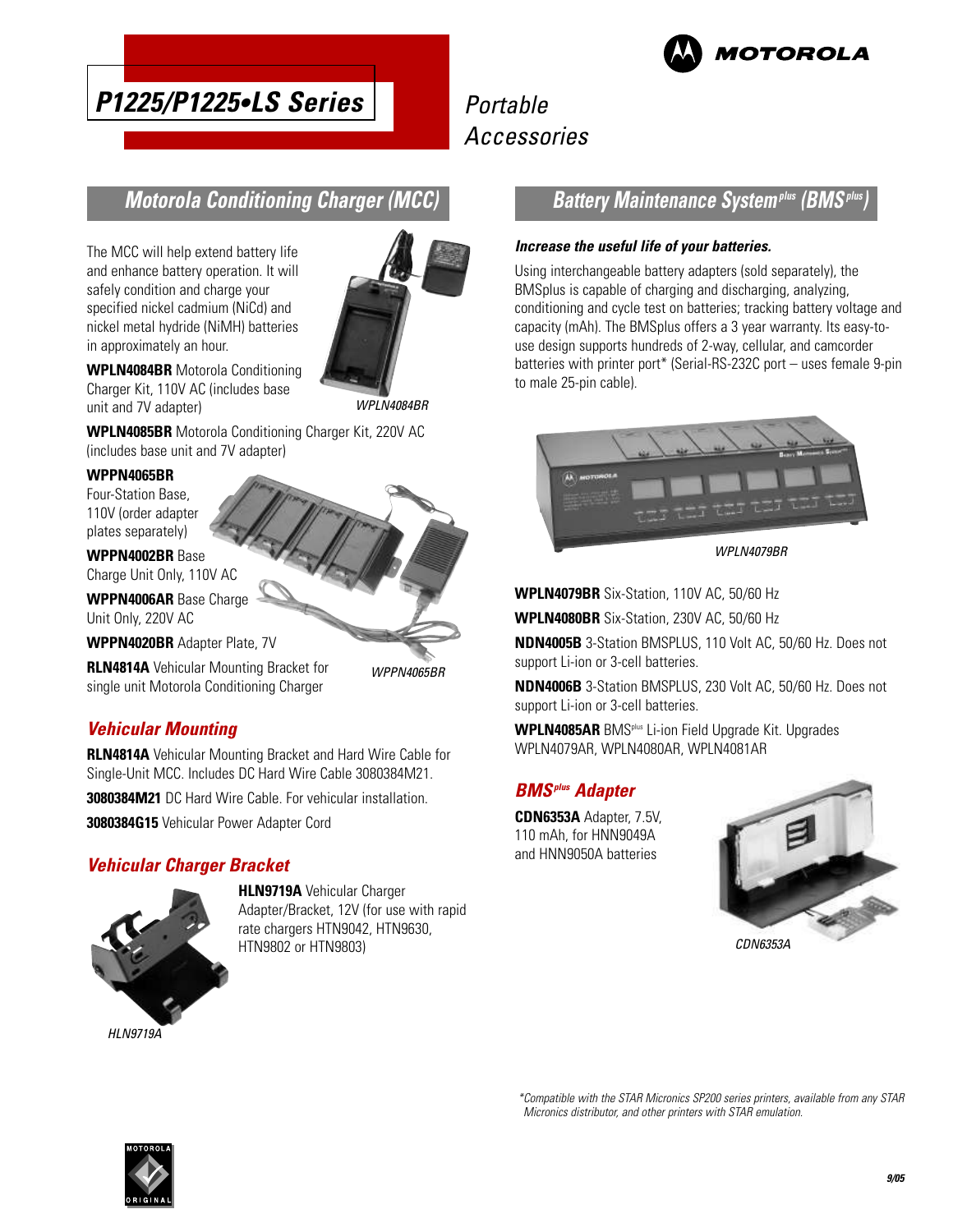



## **Battery Optimizing System II (BOS II)**

No other battery analyzer matches the speed, accuracy, and versatility of the Battery Optimizing System II. Ideal for large fleet, public safety, and all other users who rely on their battery performance. Now with increased power, more sophisticated programming options, and easier to use navigation paths, optimizing your batteries was never easier. Key features include:



- Support for NiCd, NiMH, Li-ion, and SLA batteries
- 100 watt power supply and programmable from 100 mAH to 4 amps per station
- Interchangeable adapters accomodate all major brands
- Includes a variety of user programs and allows for customizable programming
- Proprietary recondition cycle restores NiCd and NiMH batteries
- Increased processing power and testing resolution including a three minute Quicktest that measures the batteries State of Health (SoH)
- Printer output for reports and labels
- Three year warranty

**WPLN4124AR** BOS II, Four-Station, 100-240V AC (US line cord) **WPLN4125AR** BOS II, Four-Station, 100-240V AC (UK/Euro line cords)

### **BOS II Battery Adapter**

**RL-75830** Adapter for NiCd battery HNN9049A

## **Carrying Accessories**

### **Carrying Cases**

A variety of carrying accessories are available for your comfort and convenience. The carrying cases are available in sizes designed to fit your radio and battery and permit audio to be heard clearly.

### **Nylon Carry Cases**

**HLN9416A** Nylon Carry Case with Belt Loop

### **Leather Carry Cases**

**HLN9417A** Standard Leather Carry Case with Belt Loop and D-Rings (for use with shoulder strap)

**HLN9323A** Standard Leather Carry Case with Swivel



HLN9416A



HLN9323A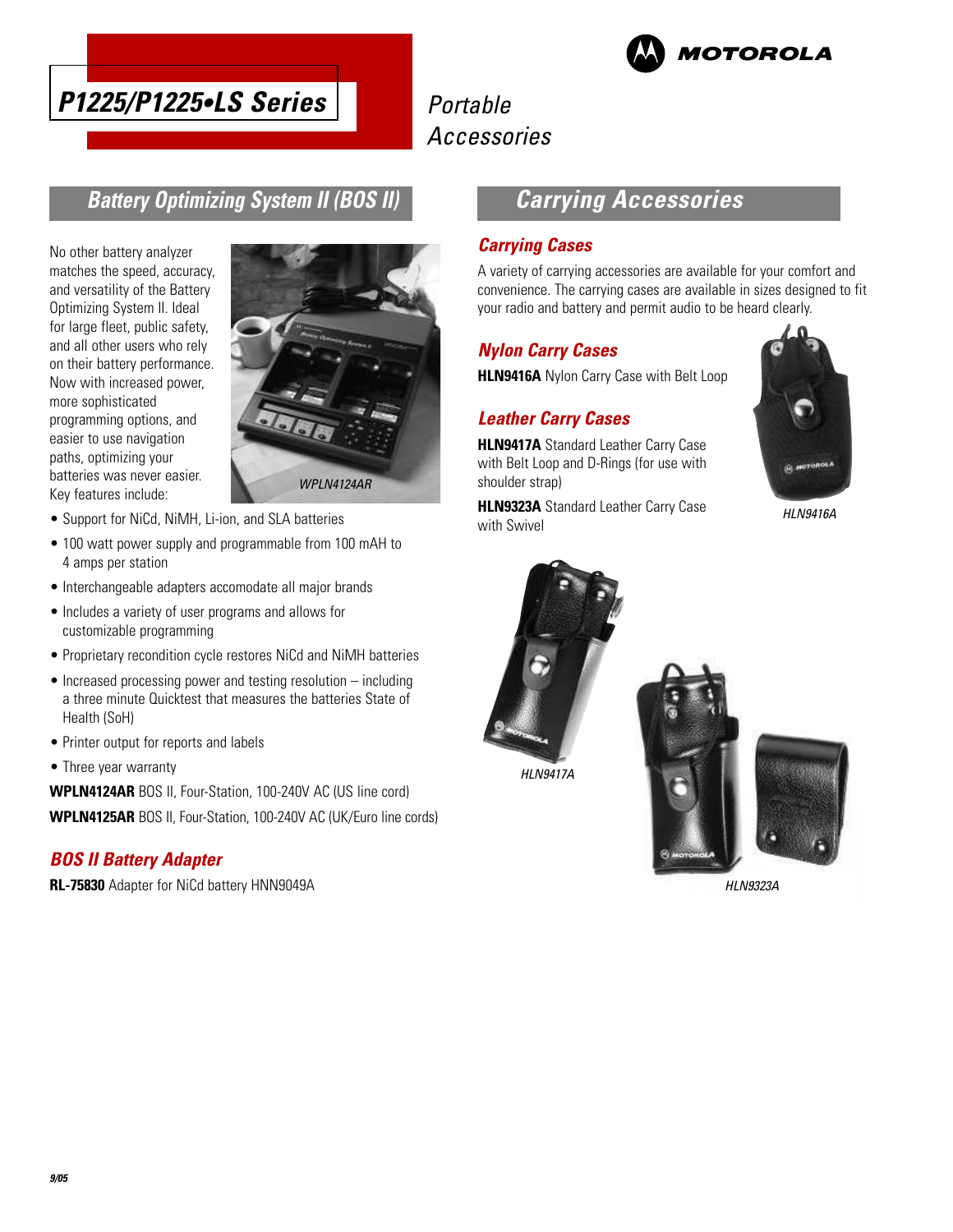

# **P1225/P1225•LS Series**

## Portable Accessories

## **Carrying Accessories**

### **DTMF Carry Cases**

**HLN9238A** DTMF Display Leather Carry Case with Swivel

**HLN9239A** DTMF Display Leather Carry Case with Belt Loop and D-Rings – for use with shoulder strap (P1225•LS, fits full and keypad radio models)

**RLN4804A** DTMF Display Leather Case with Swivel (fits standard 3-key portable)

**RLN4805A** DTMF Display Leather Case with Belt Loop (fits standard 3-key portable)



HLN8414A

### **Wrist Strap HLN8052A** Wrist Strap

### **Carrying Straps**

**NTN5243A** Shoulder Carry Strap)

**HLN9973A** Replacement Strap for nylon and leather carry cases

**HLN9974B** Replacement Strap for carry cases (P1225 – for DTMF carry cases)

**HLN9015A** Replacement Strap for leather carry cases (for use with HLN9416, HLN9417, HLN9323, and HLN9239 carry cases)



## **General Carry Cases**

**HLN8414A** Chest Pack Carry Holder

**HLN9985B** Waterproof Bag, includes large carrying strap

## **Carrying Accessories**

### **Belt Clips**

**HLN9724A** 2-1/2˝ Belt Clip **HLN8255B** 3<sup>"</sup> Spring Action Belt Clip

### **Belt**

**4200865599** 1-3/4˝ wide leather belt for all models

### **Swiveller**

**HLN9149AR** Swivel Belt Loop Adapter

**NTN8039B** 2-1/2˝ Swivel Belt Loop for leather cases (P1225 – same belt loop in the HLN9323 and HLN9238)

**NTN8040B** 3˝ Swivel Belt Loop

**4280483B03** Replacement Swivel Belt Loop 2-1/2˝ (for use with HLN9416, HLN9417, HLN9323, and HLN9239 carry cases)



HLN9149AR

**4205857B01** Replacement Belt Loop, Swivel 3˝ (for use with HLN9416, HLN9417, HLN9323, and HLN9239 carry cases)



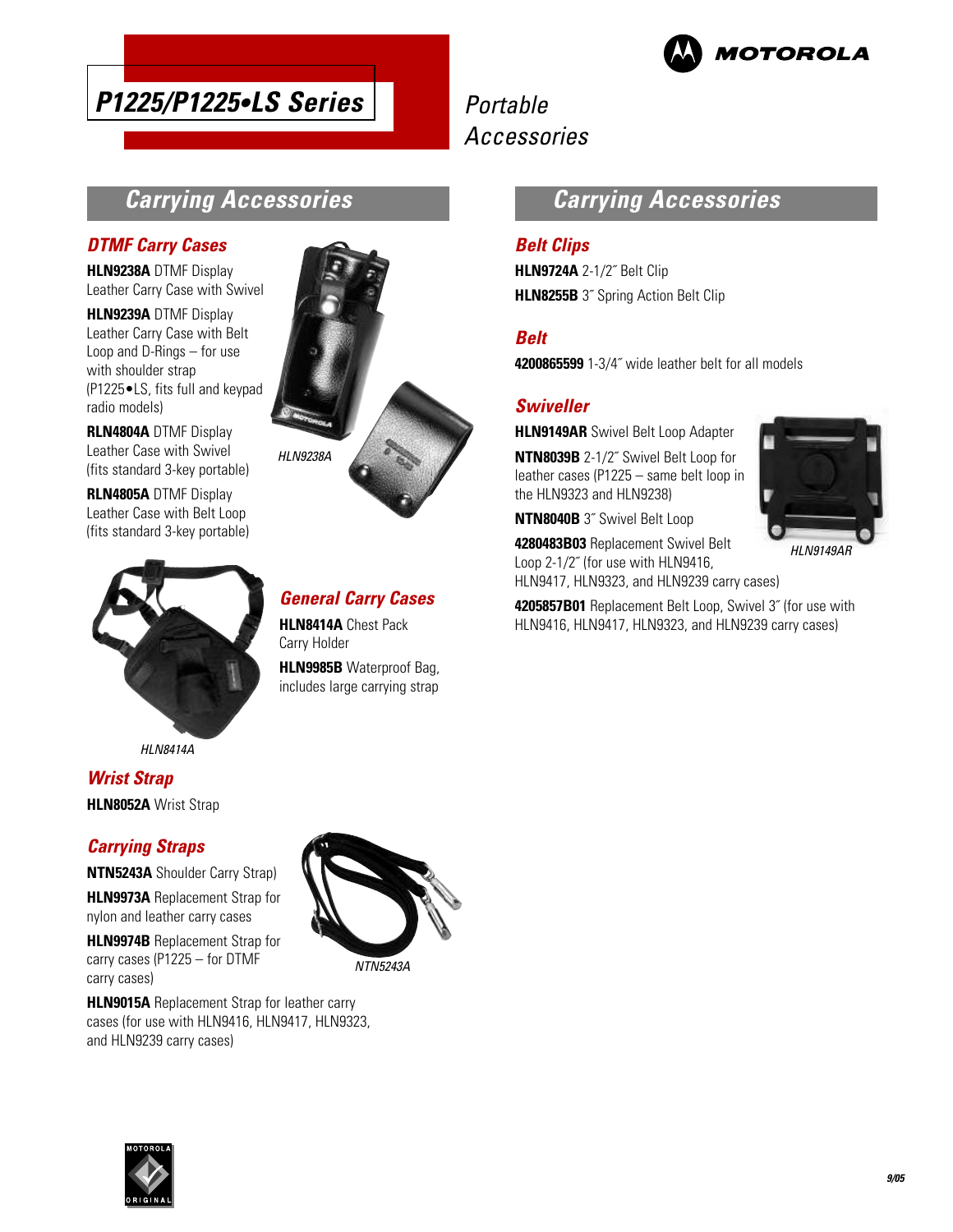



## **Carrying Accessories**

### **Chest Pack**

Carry the radio mounted on chest with adjustable straps over shoulders and around waist.

**HLN6602A** Universal Chest Pack with Radio Holder, Pen Holder, and Velcro Secured Pouch

#### **1505596Z02**

Replacement Strap for HLN6602A/RLN4570A



HLN6602A

## **Break-A-Way Chest Pack**

All of the same features as the original chest pack (HLN6602A) plus break-a-way tabs that allow the entire pack to be pulled off with approximately 10 lbs. of pressure. Perfect for railroads, manufacturing locations, construction sites and anywhere safety is a concern.

RLN4570A

**RLN4570A** Break-A-Way Chest Pack

## **RadioPAK™**

**RLN4815A** Universal RadioPAK™ with Radio Holder. Worn around waist with adjustable belt. Includes attached 6˝ by 8˝ zippered pouch for other job necessities.

**4280384F89** Universal RadioPAK™ belt lengthener; fits waists larger than 40˝



## **Carrying Accessories**

### **Portable Radio Hangers**

The portable radio holder slides over and hangs from the door panel in a vehicle. The radio's belt clip slides onto the portable hanger allowing convenient, easy mounting. Two sizes are available to fit door panels.



**TDN9327A** Portable Radio Hanger for door panels up to 2.75˝ **TDN9373A** Portable Radio Hanger for door panels 2.75˝ to 3.25˝

### **Universal Holders**

A great solution for forklift operators! The gooseneck bracket can be mounted inside the forklift and the height adjusted for each driver. The Wheelchair Quick Release can be easily mounted to a wheelchair. Accommodates any Motorola radio.

**RLN4943A** Universal Holder with Gooseneck Bracket

**RLN4944A** Wheelchair Quick Release Assembly

**RLN4945A** Universal Holder with Gooseneck Bracket and Wheelchair Quick Release Assembly

## **Audio Accessories**

### **Remote Speaker Microphone (RSM)**

Allows you to talk and listen without removing the radio from the belt, case or charger. Ideal for high noise level environments. This water resistant compact unit has a coiled cord, PTT switch and back cover clothing clip.

**HMN9030A\*** Remote Speaker Microphone

**HKN9094A** Replacement Coiled Cord for HMN9030A



\*Intrinsically safe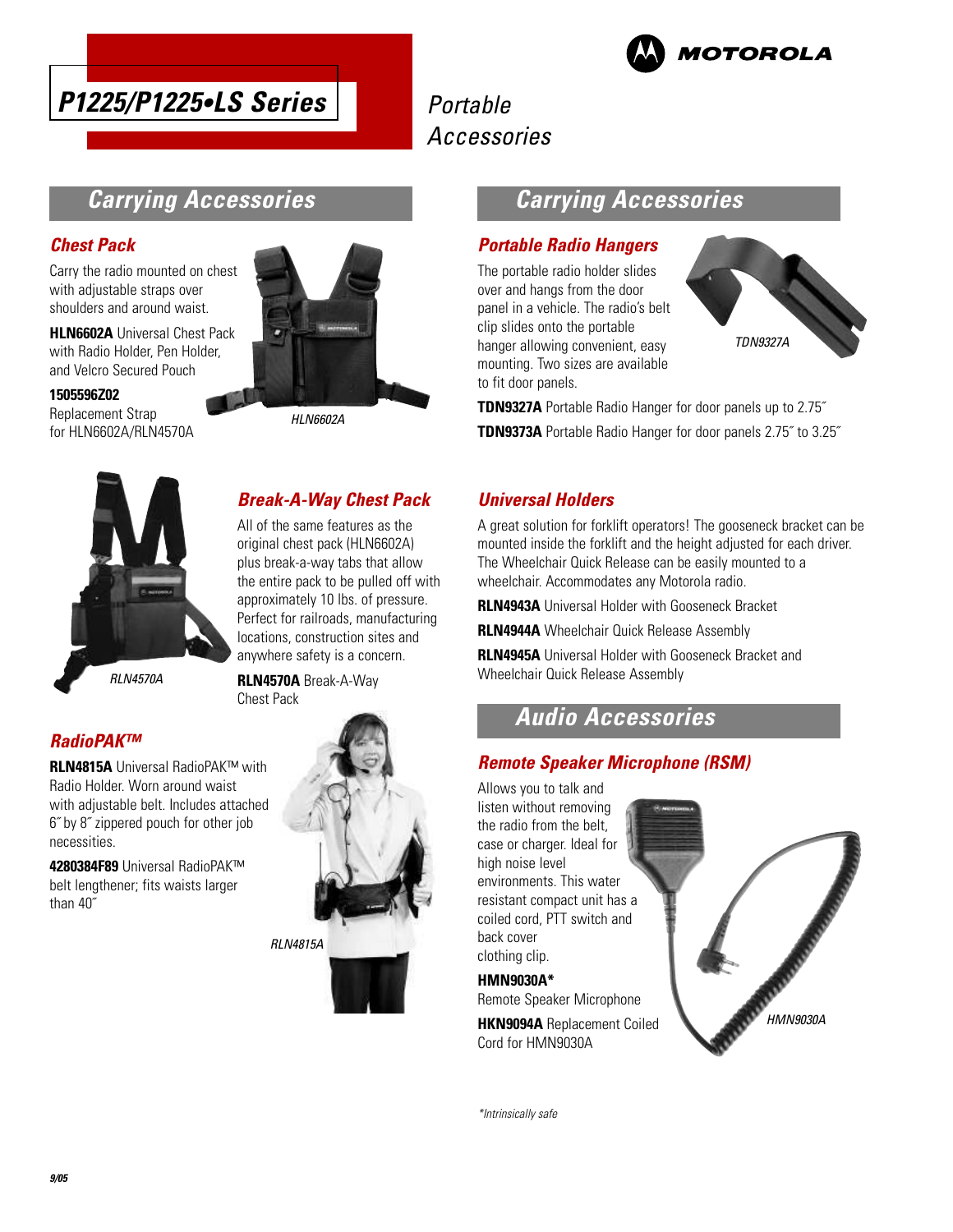

# **P1225/P1225•LS Series**

## Portable Accessories

## **Audio Accessories**

### **Surveillance Kits**

Surveillance accessories allow the user to privately receive communications with the earpiece and are ideal when environments require discrete communications.

**HMN9727B\*** Receive-only Surveillance Kit, beige (single-wire)



**RLN4894A** Receive-only Surveillance Kit, black (singlewire)

**HMN9752B\*** Receive-only Surveillance Kit with Volume Control, beige (single-wire),

**HMN9754D\*** Surveillance Kit with Microphone and Push-To-Talk Combined, beige (two-wire),

**RLN4895A** Surveillance Kit with Microphone and Push-To-Talk Combined, black (two-wire)

### **Surveillance Kit With Extended Wear Comfort Earpiece**

Low-noise enhancement already attached for extra convenience. Users can hear transmissions clearly, while the clear tube provides a discreet appearance.

**RLN5317A** Two-Wire Comfort Earpiece with Combined Microphone and Push-to-Talk; beige

**RLN5318A** Two-Wire Comfort Earpiece with Combined Microphone and Push-to-Talk; black

### **Replacement Items**

**5080370E97** Eartips Standard Clear

**5080369E40** Earloop, Plastic, Beige

**5080370E92** Earloop, Plastic, Black

**5880377E06** Plastic Earloop Adapter

**5080369E38** Standard Earpiece Assembly (includes Earphone, Earloop, and Eartip), Beige

**5080370E90** Standard Earpiece Assembly (includes Earphone, Earloop, and Eartip), Black

\* Intrinsically safe



## **Audio Accessories**

### **Completely Discrete Earpiece Kit**

Enables users to communicate with ease, in full privacy, without visible equipment. This miniaturized receiver is discretely hidden in ear, where it fits comfortably for long periods at a time. Small as it is, it offers a full range of audio functions including automatic squelch, automatic gain control and noise filtering. Average battery life is approximately 100 hours and includes an end-of-life battery circuit generating a warning signal when the

battery needs to be changed.

Kit includes wireless receiver plus an inductive neckloop. Just remove the earpiece on any standard 2- or 3-wire Motorola surveillance kit (sold separately) and plug in the neckloop to use. Kit includes 6 spare batteries and 5 replacement ear wax guards.



**RLN4922A** Completely Discrete Earpiece Kit

### **Replacement Items**

**RLN4919A** Ear Wax Guards, 5 per pack **RNN4005A** 1.4 Volt Battery, 6 per pack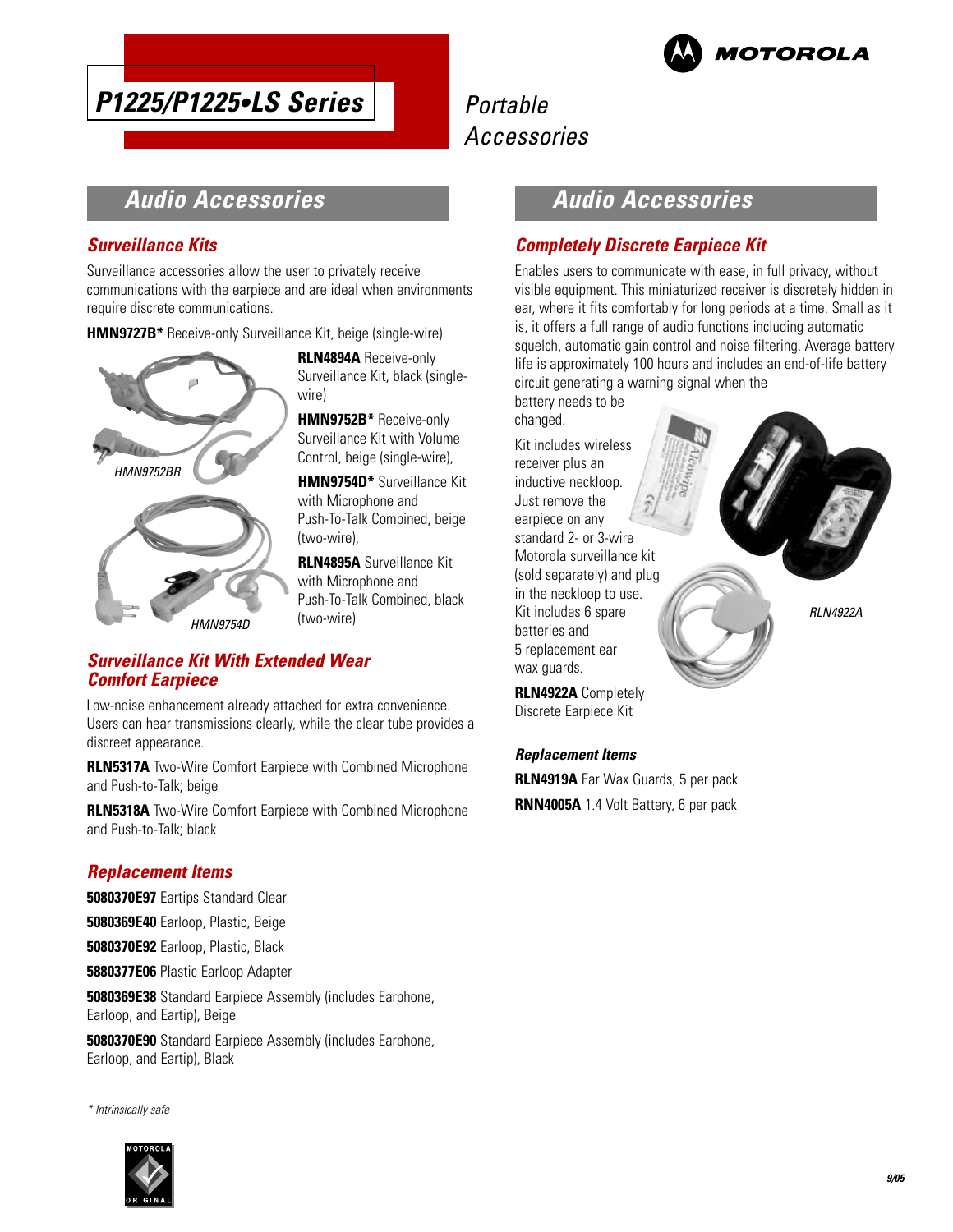



## **Audio Accessories**

### **Noise Kits**

Lightweight translucent tube attaches to Motorola surveillance accessories. Clothing clip prevents the accessory from being pulled from the ear due to body movement or head rotation.



Standard Rubber Eartip Included with NTN8371A

**NTN8370A** Extreme Noise Kit, includes 2 foam earplugs for loud environments, provides 24dB noise protection

**NTN8371A** Low Noise Kit, includes rubber eartip for low noise environments

**5080384F72** Replacement Foam Plugs; pack of 50 (for use with NTN8370A)

**5080370E97** Standard Rubber Eartips, Clear.

**5080369E39†** Extra Loud Earphone. Beige.

**5080370E91†** Extra Loud Earphone. Black.

### **Clear Comfortable Earpiece**

The clear comfortable earpiece forms to the inside of your ear and is perfect for low noise environments. Compatible with the NTN8371A, clear acoustic tube assembly, and most surveillance kits (1-, 2- and 3-wire). This earpiece is made of easy-to-clean chemically inert, hypoallergenic material. There are 3 items needed to make this product work: 1. Clear Comfortable Earpiece Acoustic Tube 2. Clear Acoustic Tube Assembly with Earphone

Noise Attenuating Plugs NRR24dB Included with NTN8370A Optional<br>Clear Comfortable Earpiece Order Separately

**Audio Accessories**

**RLN4760A** Small Custom Earpiece, right ear **RLN4763A** Small Custom Earpiece, left ear **RLN4761A** Medium Custom Earpiece, right ear **RLN4764A** Medium Custom Earpiece, left ear **RLN4762A** Large Custom Earpiece, right ear **RLN4765A** Large Custom Earpiece, left ear



### **Ear Microphone System (EMS)**

This compact unit picks up the voice through bone vibrations in the ear canal. The miniature earpiece leaves the hands free and face unobscured when worn by rescue and hazard protection personnel,

who still retain the ability for direct hearing and speaking.For personnel required to wear breathing apparatus, communications with protective masks are as clear as communications without. And its high speech clarity under noisy environments makes it ideal for high noise environments. Available in PTT or Voice Activated (VOX).



**BDN6646C\*** Ear Microphone for standard noise levels (up to 95dB) with Push-To-Talk interface, (HLN8096 security clamp is recommended and must be ordered separately)

**BDN6706B\*** Ear Microphone for standard noise levels (up to 95 dB) with Push-to-Talk voice-activated interface module, (HLN8096 security clamp is recommended and must be ordered separately)

(NTN8371A) 3. Surveillance Kits

† Extra Loud Earphone exceeds OSHA limits.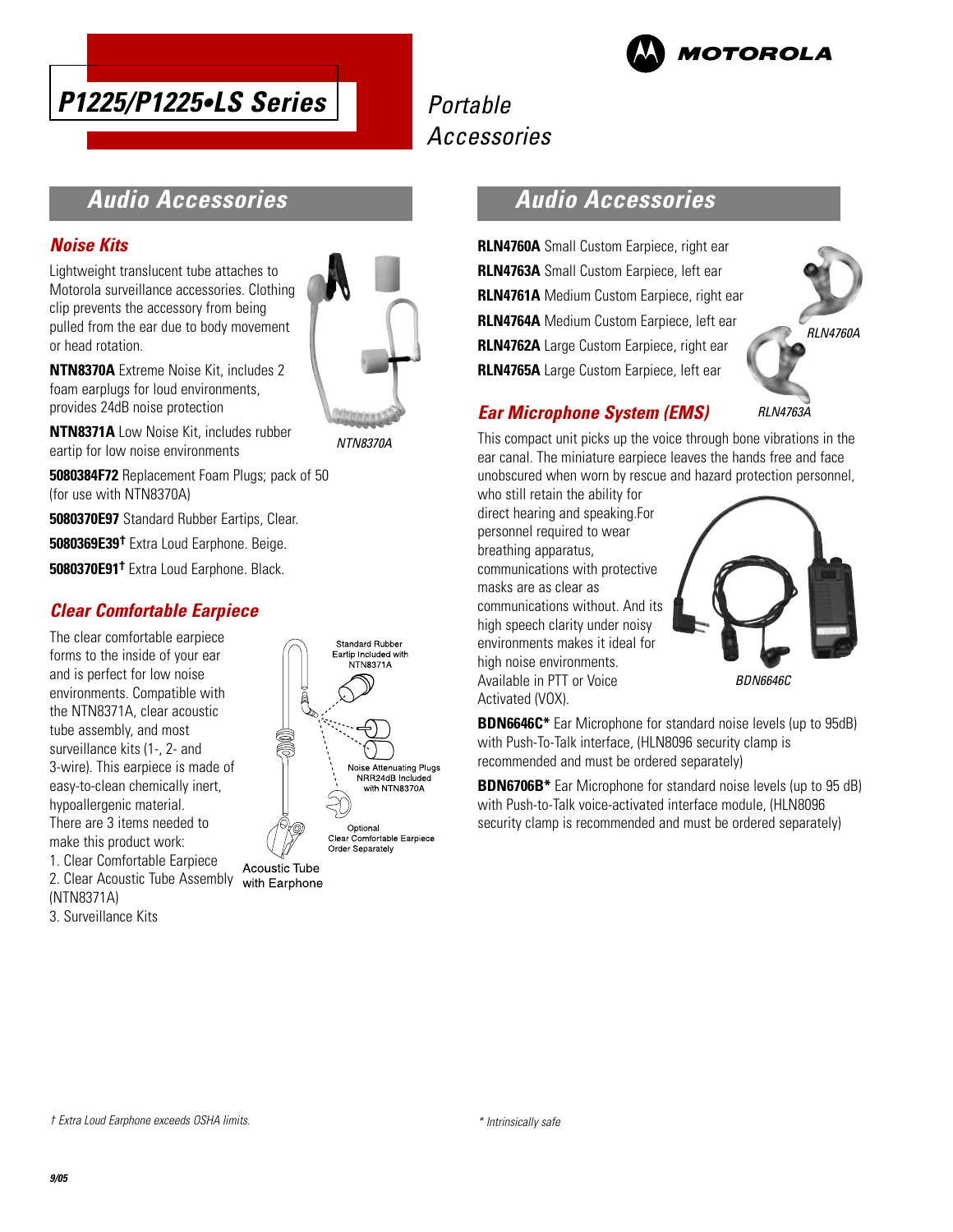



## **Audio Accessories**

### **Ear Microphone System (EMS) Accessories**

**5080370E97** Standard Eartip, Clear

**0180358B38\*** Remote Push-to-Talk Switch for ear microphone system

**0180300E83** Body Switch Push-to-Talk for ear microphone system





0180358B33

**0180300E25** Earguard with Adjustable Loop **0180358B32** Earholder, Black,

Size Small **0180358B33** Earholder, Black, Size Medium

**0180358B34** Earholder, Black, Size Large

**0180358B35** Earholder, Clear, Size Small

**0180358B36** Earholder, Clear, Size Medium

**0180358B37** Earholder, Clear, Size Large

- **4280369E44** Replaceable Belt clip with Screws
- **5080358B28** Eartips, Black, Size Medium (10 per pack)
- **5080358B29** Eartips, Black, Size Large (10 per pack)
- **5080358B30** Eartips, Beige, Size Medium (10 per pack)
- **5080358B31** Eartips, Beige, Size Large (10 per pack)
- **HLN8096A** Audio Accessory Security Clamp

### **Flexible Ear Receiver**

**BDN6720A** Flexible Ear Receiver—earpiece without volume control (flexible earloop and speaker which rests external to ear), (HLN8096 security clamp is recommended and must be ordered separately)

**7580372E11** Replacement Foam Ear Cushion for BDN6720A

### **Pellet Style Earpieces**

Allows the user to receive and transmit communication discretely **HLN9132A** Receive-Only Earbud **HMN9036A** Earbud with clip microphone and PTT

\* Intrinsically safe



### **Audio Accessories**

### **Add-On Retrofit Kits**

**HLN3748A\*** DTMF Retrofit for 16 channel models (applicable on shipments after 3/15/92); Factory Mutual Approved radios must be returned to the depot for retrofitting

### **Ultra-light Headset**

**RLN5411A\*** Designed with a sleek new look that fits right in with Restaurant and Hospitality industries. Lightweight, behindthe-head style design provides comfort and mobility. Includes



flexible boom microphone and in-line push-to-talk button.

### **Ultra-light Earpiece with Microphone and Push-To-Talk**

**PMMN4001A** Small and lightweight, this earpiece clips comfortably to the ear and features a boom microphone and in-line PTT

### **Lightweight Headset**



**RMN4016A** Lightweight Single Muff Headset with Swivel Boom Microphone for left or right ear operation with in-line PTT button

**HMN9013B\*** Lightweight Adjustable Headset with Swivel Boom Microphone (HLN8096 security clamp recommended ordered separately; compatible with Internal VOX)

HMN9013A

**REX4648A** Replacement Foam Earpad and Windscreen Kit for RMN4016A and HMN9013A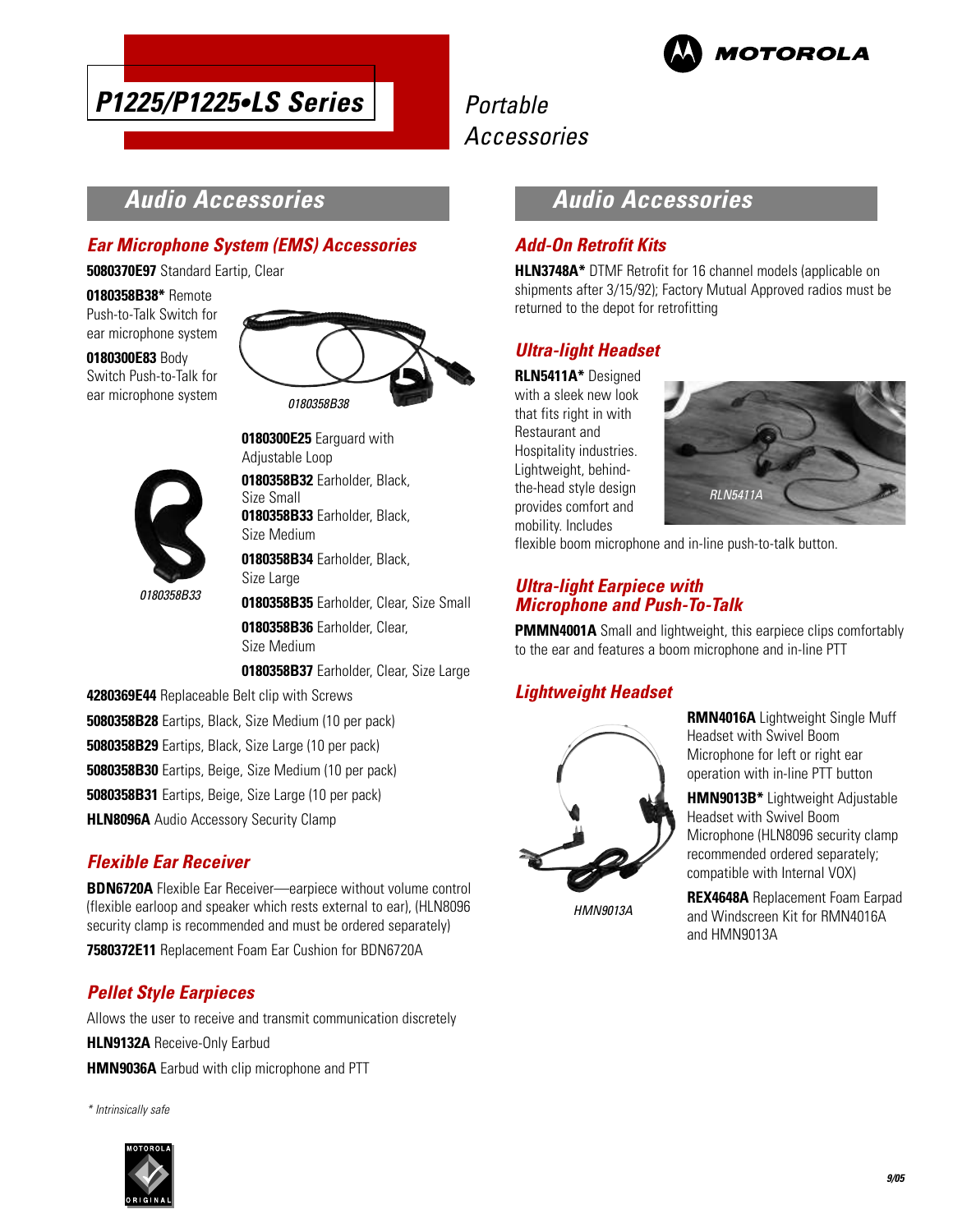





## **Audio Accessories**

### **NFL Style Headsets**

These single-muff headsets take styling cues from the Motorola headsets used by NFL coaches in football stadiums around the country. Ergonomically-designed for all-day comfort, they're ideal for both sports and special events. Features a noise canceling boom

microphone and in-line Push-To-Talk. Large Motorola logo adds a sporty appearance.

**RLN5238A** NFL Style Lightweight Headset with Swivel Boom Microphone

**RMN5047A** Single-Muff, Heavy-Duty Headset with Swivel Boom Microphone



RLN5238A

## **Medium Weight Headsets**

**\*HMN9021A** Medium Weight Dual Muff Headset, over the head noise reduction rating = 24dB (HLN8096 security clamp recommended ordered separately)



Headset, behind the head (can be worn with helmet); noise reduction rating = 24dB (HLN8096 security clamp recommended ordered separately)

**HMN9022A\*** Medium Weight Dual Muff HMN9022A

#### **Replacement Parts for HMN9021A and HMN9022A**

**7580376E34** Replacement Foam Earseals (1 pair)

- **1580376E32** Replacement Clothe Cover for Earseals (1 pair)
- **5080548E02** Replacement Windscreen for Boom Microphone
- **3280376E35** Replacement O-ring for windscreen

**3080384L77** Replacement Cable

**4204004K01** Replacement Adjustable Headstrap for HMN9022A

### **Audio Accessories**

**BDN6647G** Medium Weight Single Speaker Headset with Boom Microphone (HLN8096 security clamp recommended – order separately-comp with Internal VOX)

**5080371E66** Replacement Earpad for BDN6647

**3580371E59** Replacement Windscreen (for boom microphone) for use with BDN6647

### **Noise-Canceling Headsets with Boom Microphone**

Ideal for two-way communication in extremely noisy environments. Dual-muff tactical headsets include two microphones on the outside of the earcups which reproduce the ambient sound back into the headset. Harmful sounds are suppressed to a safe level and low sounds are amplified up to 5 times the original level, but never more than 82dB(A). Includes on/off volume control on earcups and 3-foot curly cord. Easily replaceable earseals are filled with liquid and foam combination to provide



excellent sealing and comfort. Requires separate in-line PTT adapter cable RKN4094A. Hardhat not included.

**RMN4052B** Tactical Headband Style Headset, grey; noise reduction rating of 24dB

**RMN4053B** Tactical Hardhat Mount Headset, grey; noise reduction rating of 22dB



### **Racing Headset**

Racing Headset - Same headset worn by pit crews on the CART racing circuit. Heavy Duty, behind the head Headset with Noise Cancelling Swivel Boom Microphone. Noise Reduction Rating = 24dB (adapter cable required and sold separately)

**RMN5015A** Racing Headset (Requires RKN4090A radio adapter cable)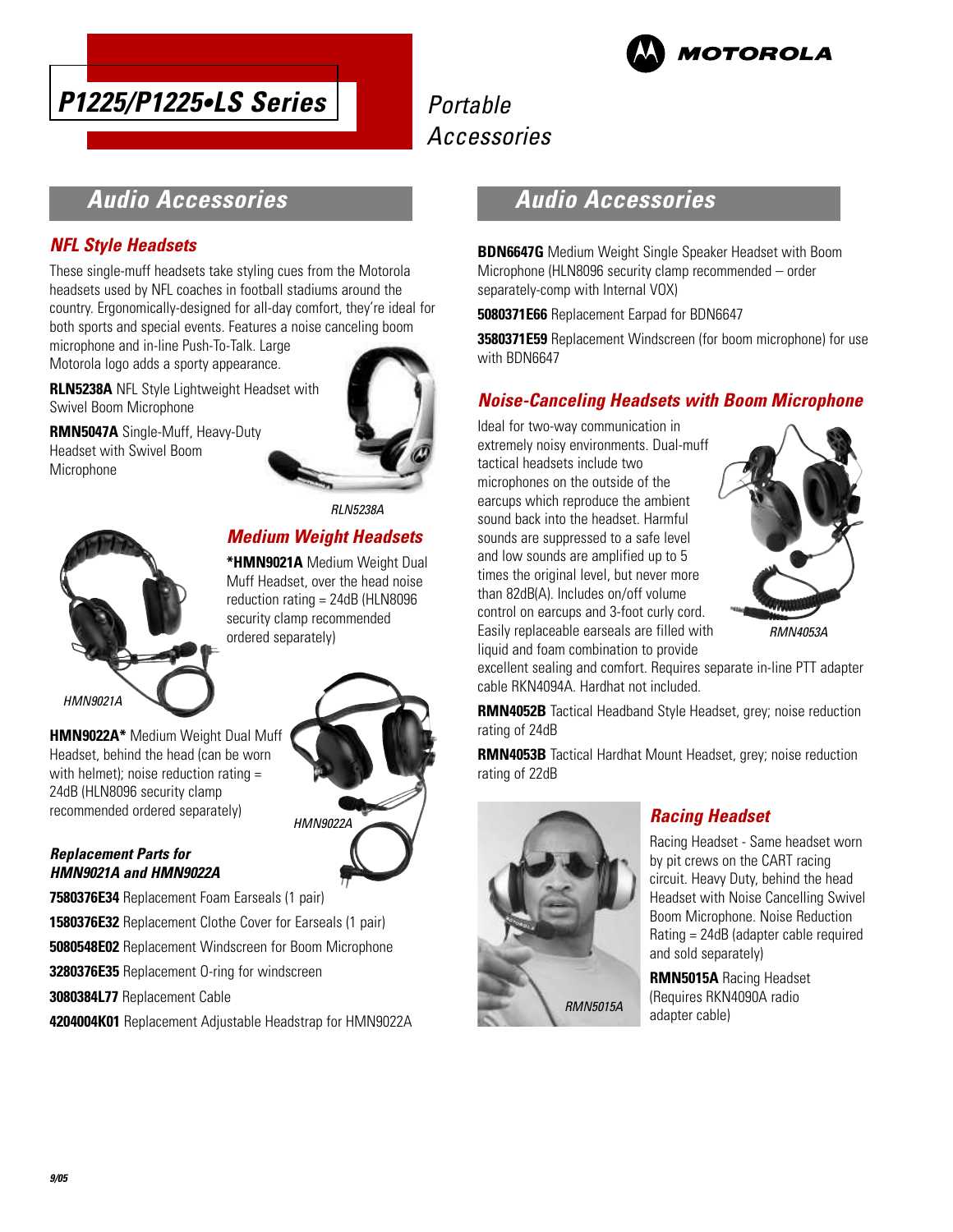

Portable Accessories, Antennas



## **Audio Accessories**

### **Hardhat Mount Headset with Noise-Canceling Boom Microphone**

Ideal for two-way communication in high-noise environments; mounts easily to hardhats with slots, excellent noise reduction of 22dB. Easily replaceable earseals are filled with liquid and foam combination to provide excellent sealing and comfort. 3-foot curly

cord assembly. Requires separate in-line PTT adapter cable RKN4094A. Hardhat not included.

**RMN4051B** Two-Way Hardhat Mount Headset, black

#### **Adapter Cables**

**RKN4094A** In-Line PTT Adapter Cable for GP300, SP50 and P1225 radios. For use with RMN4052B, and RMN4053A.

### **Replacement Earseals for Headsets**

**RLN4923B** Includes Two Replacement Snap-In Earseals; recommended replacement interval is once every six months to ensure constant level of attenuation, hygiene and comfort. For use with RMN4051, RMN4052, and RMN4053.



### **Heavy Duty Headset**

**BDN6648C\*** Heavy Duty Headset with Noise Cancelling Boom Microphone, noise reduction rating = 24dB

RMN4051A

## **Portable Antennas**

### **Heliflex Antenna**

Motorola Heliflex antennas are specifically engineered for maximum output and greatest communication coverage.

**8505816K24** UHF Heliflex Stubby, 403-430 MHz, 3˝

**NAE6522AR** UHF Heliflex Stubby, 440-470 MHz, 3˝

**8505816K26** UHF Heliflex Stubby, 470-512 MHz, 3˝

**HAD9338AR** VHF Heliflex, 136-150.8 MHz, 6˝

**NAD6502AR** VHF Heliflex, 146-174 MHz, 6˝

### **Tunable VHF antenna**

Tunable VHF antenna kit gives the best coverage.

**HAD9728B** VHF Kit,146-174MHz, 6˝

### **Stubby Antenna**

This stubby quarterwave antenna is ideal when radio is worn on the belt because the short antenna is non-obtrusive.

**HAD9742A** Stubby, 146-162MHz, 3˝

**HAD9743A** Stubby, 162-174MHz, 3˝

### **Flexible Whip Antenna**

Flexible Whip antennas have a one-piece finish and steel core for optimal radiation characteristics. Provides more comfort when radio is worn on the belt.

**NAE6483AR** Flexible Whip, 403-520MHz, 6˝

HAD9743B



HAD9728B

NAE6483AR

\* Intrinsically safe

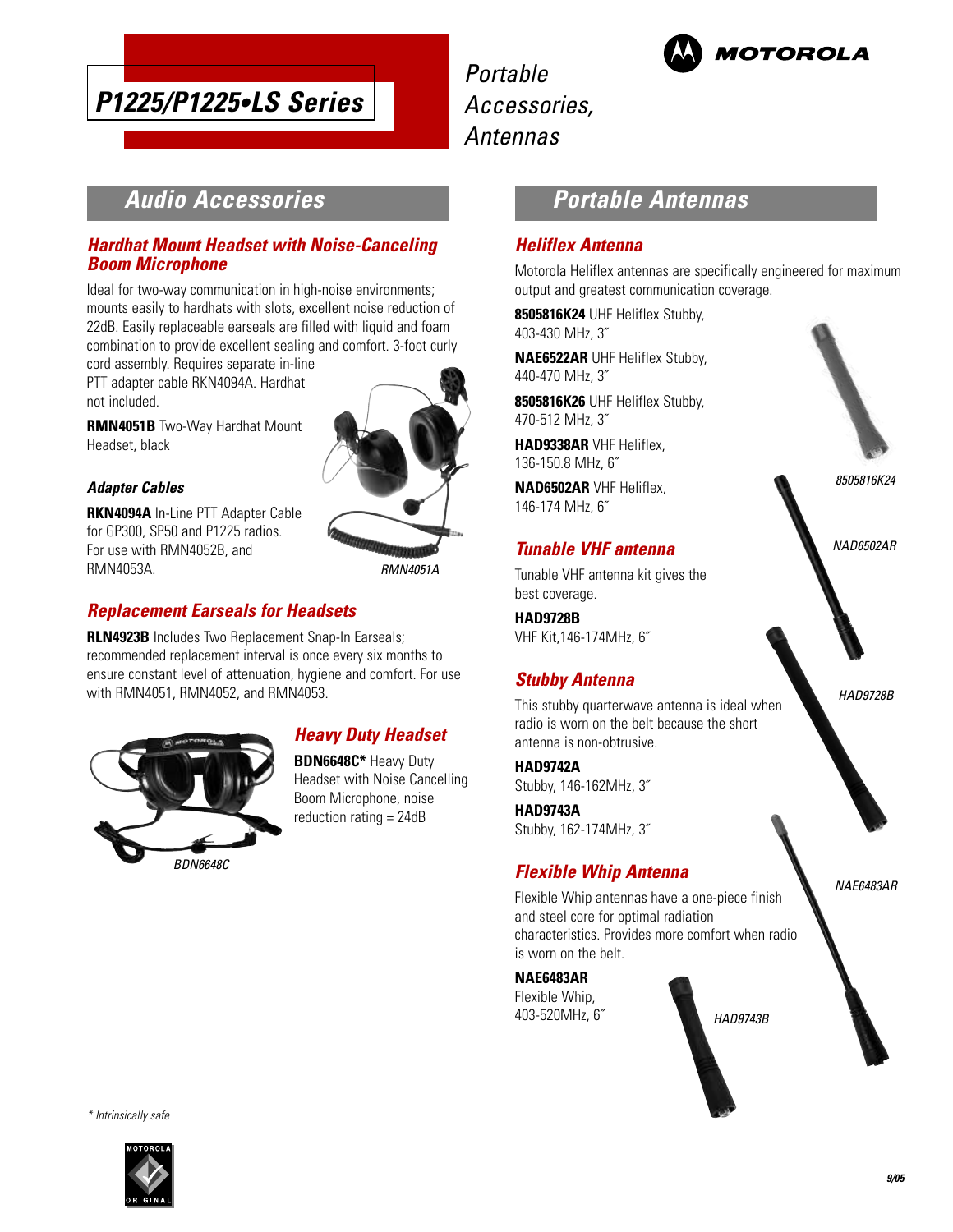

## Batteries, Service Aids



## **Batteries**

#### **Nickel-Cadmium Premium**

Part Number **HNN9049A** Volts: 7.5 Avg. mAh: 1200 Height: 5-1⁄2˝ Intrinsically Safe: No

Part Number **HNN9050A** Volts: 7.5 Avg. mAh: 1200 Height: 5-1⁄2˝ Intrinsically Safe: Yes



HNN9049A

### **Service Aids**

#### **Programming Stand**

**HLN9359A** Programming Stand

### **Radio Interface Box (RIB)**

Links radio programming cable and computer interrace together. Provides required voltage shift to enable communications between radio and computer. Requires computer interface cable, radio test and programming cable, and a 9 volt



snap type battery (6088278J01), order separately.

**RLN4008E** Radio Interface Box



### **Computer Interface Cable**

Used to connect computer's serial adapter to Radio Interface Box.

**3080369B71** Cable, RIB to 25 pin D

**3080369B72** Cable, RIB to 9 pin D



Used to supply power to the radio interface box, RLN4008E.

**0180357A57** Wall Mounted Power Supply, 110 Volts

**0180358A56** Wall Mounted Power Supply, 220 Volts

### **Nickel Metal Hydride Premium**

### Part Number **HNN9051A**

| Volts: 7.5      |  |
|-----------------|--|
| Avg. mAh: 1400  |  |
| Height: $5-1/2$ |  |

Intrinsically Safe: No

Compatible only with Intellichargers.



0180357A57